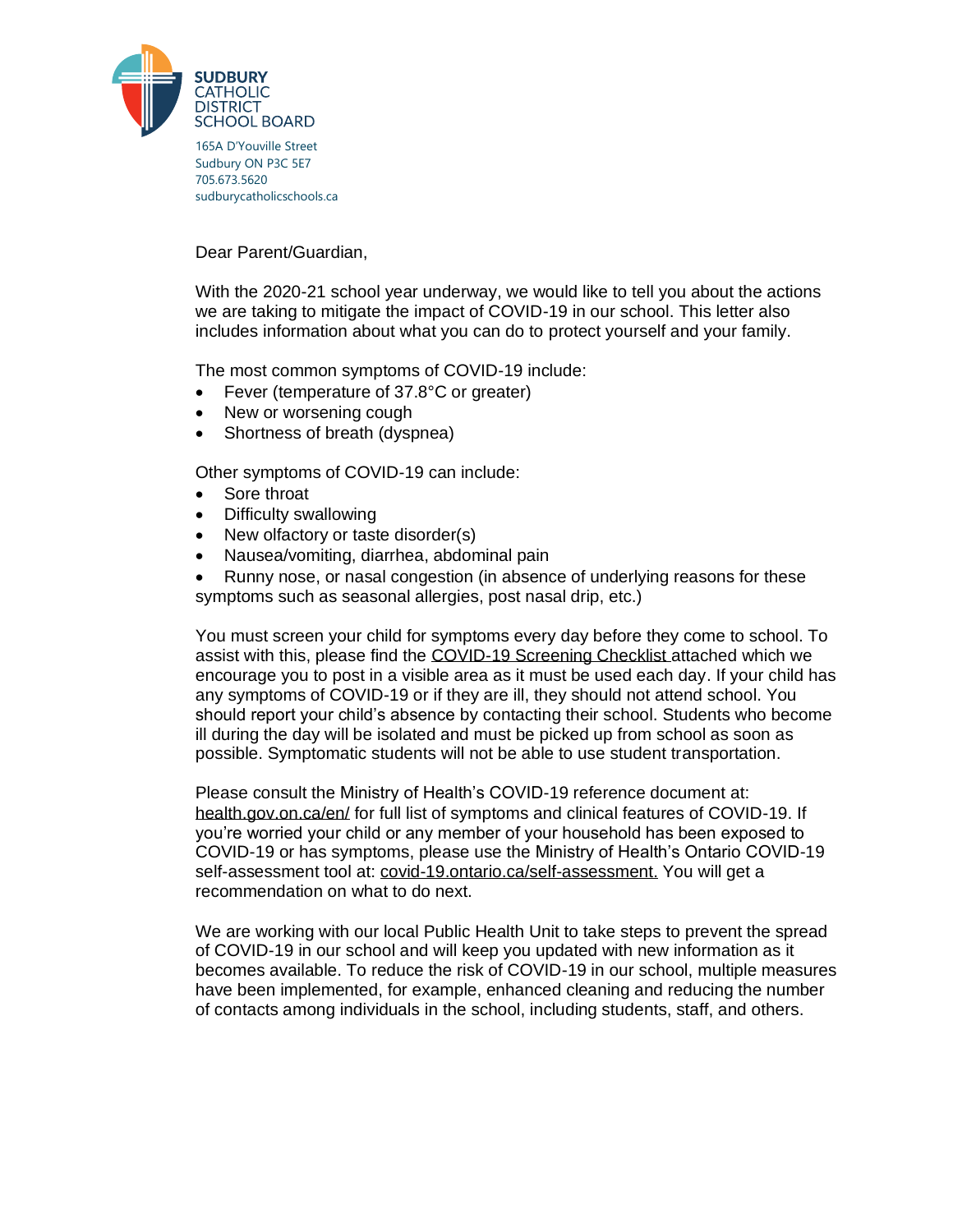The Ontario Ministry of Health advises everyone to take an active role in protecting themselves from COVID-19. Here are a few things that you and your family can do:

- wash your hands often with soap and water or alcohol-based hand sanitizer
- sneeze and cough into your sleeve
- avoid touching your eyes, nose or mouth
- avoid contact with people who are sick
- stay home and isolate if you or anyone in your household is sick

For more information on COVID-19 please visit Ontario.ca/coronavirus.